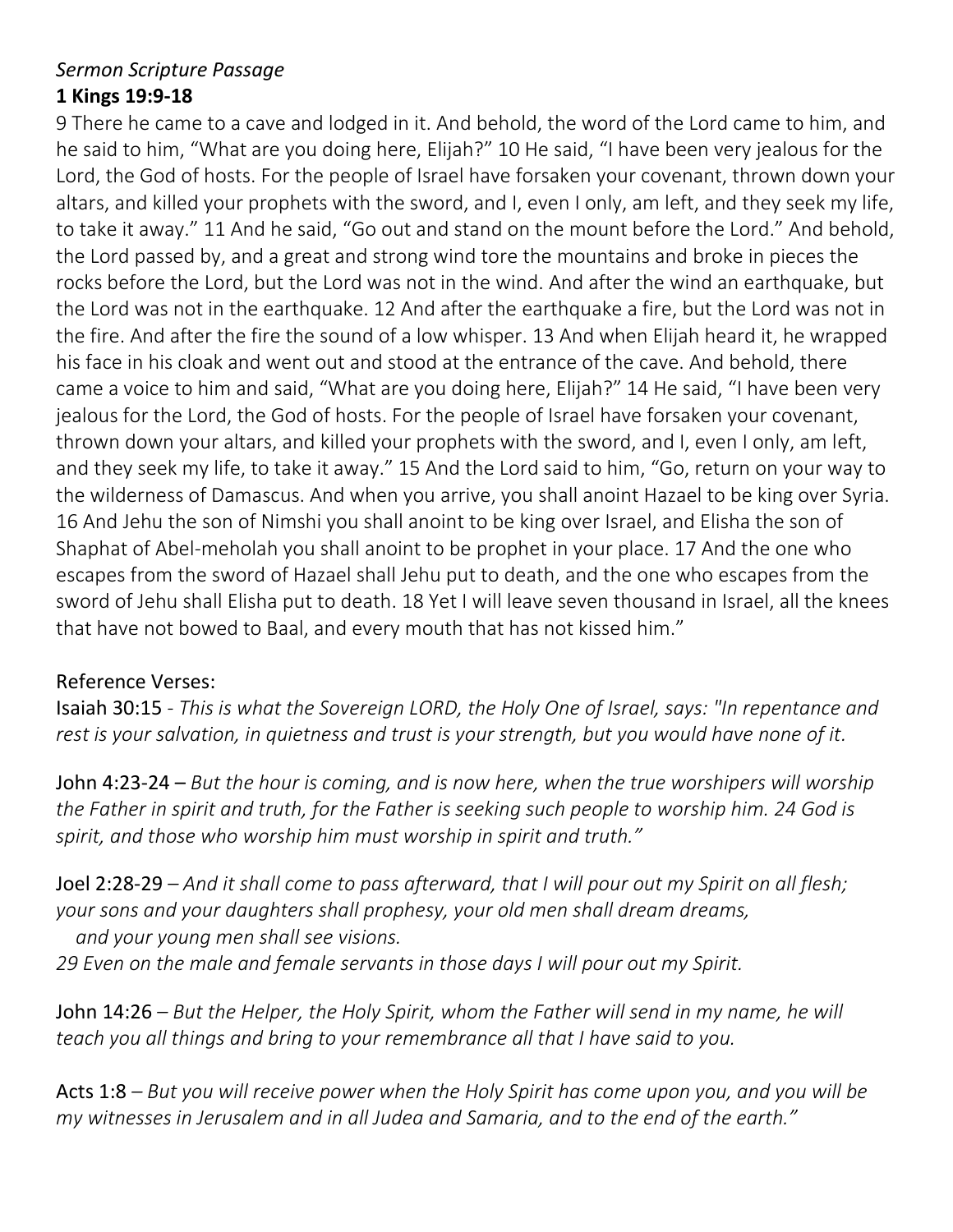East Glenville Church – Sermon Notes Handout – June 5th 2022 Elijah: The Lonely Prophet  $#6 - 1$  Kings 19:9-18 – Earth, Wind, and Fire

| Aristotle: The material world is composed of 4 elements: |          | One:                   |
|----------------------------------------------------------|----------|------------------------|
| Two:                                                     | Three: I | Four:                  |
| The Lord God exists separate from our material           |          | . John $4:24$ – God is |

1 Kings 19 The Lord sent Elijah to Mt Horeb, also known as Mt. \_\_\_\_\_\_\_\_\_\_\_ where the Lord had given the Ten Commandments and made a \_\_\_\_\_\_\_\_\_\_\_\_\_ with Israel

19:9 The Lord begins their conversation with a **The Lord begins** their conversation with a

19:10 The Israelites have forsaken the the the method of the state of the state of the state of the state of t

put the Lord's **the Lord's** to death, and are seeking to kill Elijah.

19:11-12 *What 3 powerful natural phenomena does Elijah observe? And what point do you think the Lord was making?*

19:13 It is in the whisper that Elijah hears the voice of the Lord.

19:14-18 *What 3 tasks does the Lord give his prophet to do?*

Last week we said that Elijah, feels like a \_\_\_\_\_\_\_\_\_\_\_\_\_, He feels \_

and He is \_\_\_\_\_\_\_\_\_\_. *How would these tasks help Elijah in this situation?*

Joel 2:28-29 – A new pattern for God communicating with His People: Rather than appear as a pillar of can bor an bof the Lord, instead God will cout His Spirit on many.

J.I. Packer – Counterfactual: *What if the Lord had not sent the Holy Spirit upon His People?*

There would be no \_\_\_\_\_\_\_\_\_\_\_\_ and no New \_\_\_\_\_\_\_\_\_\_\_\_\_\_\_\_\_\_\_\_\_. John 14:26

There would be no church and no church the control of the control of the control of the control of the control of the control of the control of the control of the control of the control of the control of the control of the

There would be no \_\_\_\_\_\_\_\_\_\_\_ and no new \_\_\_\_\_\_\_\_\_\_\_\_\_\_\_\_. John 3:5

*What practical steps can we take to help us hear the gentle whisper of the Holy Spirit?*